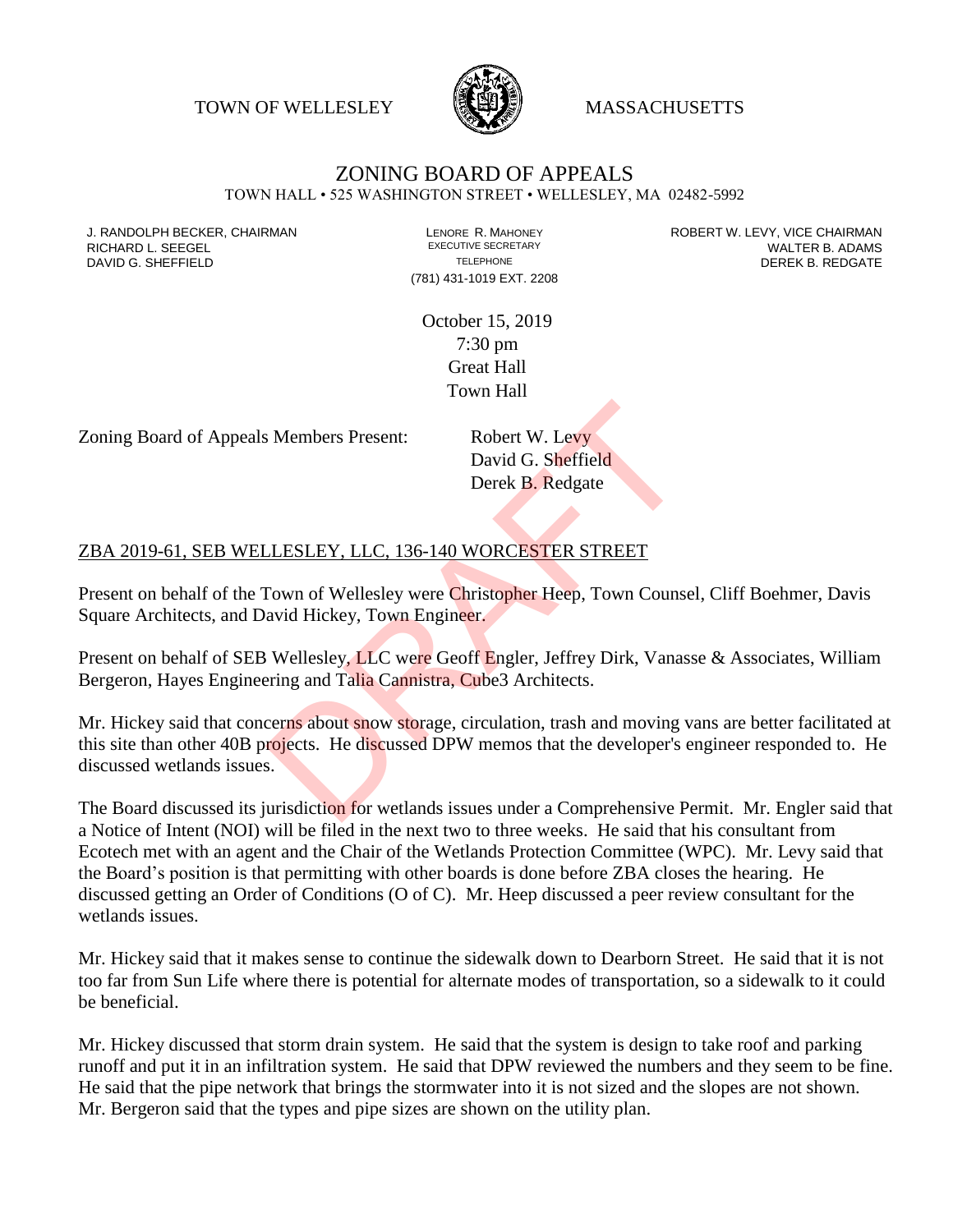Mr. Hickey said that there is a sewer pipe to the front of the building up to Route 9. He said that the proposed infiltration system is fairly large. He said that the proposal is to bring the sewer through with a casing pipe. He asked if it would make more sense to have a break in the system so that they would not have to disturb the drainage if they needed to service the sewer line.

Mr. Hickey discussed the history of the parcel and the paper streets. He discussed town ownership of part of the road.

Mr. Hickey said that the DPW memo had comments about labeling and using Wellesley datum. Mr. Engler said that he did not get the memo from DPW. He said that he will provide a response and can update the plans.

Mr. Boehmer discussed the architectural plans. He said that he walked the site and the stretch from Willow to Dearborn Street. He said that the area is narrow, cars drive fast, and there is a lot of trash on the side of the road. He said that it is unusual to have a project of this scale that really has so little impact on the neighbors. He said that isolation is good in this sense because shadow impacts are not a big issue but it will be difficult to get to the site except in a car. He said that connecting a sidewalk on Route 9 to a walkable, established neighborhood would be a positive thing for bikes and people. He said that tall fencing along Route 9 that comes close to the road could be an encroachment. He said that putting a sidewalk in could be difficult without moving the fence.

Mr. Levy said that there is no sidewalk between Dearborn Street and the next cross street. Mr. Dirk said that there is a sidewalk from Dearborn Street to Newton but not in the other direction. Mr. Bergeron said that he discussed connecting the sidewalk from the site to Dearborn Street. He said that the revised plans have the sidewalk extension along the front edge connecting to Dearborn Street, subject to State permits. He said that Mr. Hickey thought that it made sense to go in that direction to get to the river and recreational facilities in Newton. Mr. Engler said that people will not walk from this property to different places in Wellesley. He said that if they are going to walk, they will probably use the town land behind the site to walk their dogs. ite except in a car. He said that connecting a **sidewalk** of would be a positive thing for bikes and **people**. He said to the road could be an encroachment. He said that puttiful the fence.<br>
is no sidewalk between Dearborn

Mr. Levy asked about bike racks. He said that bikes are prohibited on Route 9.

Mr. Boehmer said that because the impact is so minimal to the neighbors, most of his focus has been on the people who will live in the building and their integration into the community. He said that the building will be precedent setting because there are no other residential buildings that engage the street the way that this one does. He said that all other residential development is small scale on Route 9 and virtually all commercial development is pushed back from the street with large parking fields out in front. He said that this type of residential development with a landscaped parking field in front and the building pushed back is different. He said that people will have access to the woods at the back.

Mr. Boehmer discussed the trash and delivery operations at the east end of the building. He asked about pushing the building further west to create a buffer from the neighbor on the east side or possibly moving the operations.

Mr. Boehmer discussed an area shown on the Landscape Plan for landscaping that is shown on the civil plans as snow storage. He said that the functions may not be compatible.

Mr. Boehmer discussed the tot lot and the patio at the back. He said that the tot lot could be enlarged by losing three parking spaces.

Mr. Boehmer said that there should be more detail on the landscape plans. He said that some of the images on the renderings are not on the landscape plans. He discussed the major face of the building on the street. He said that a good percentage of the parking will be up front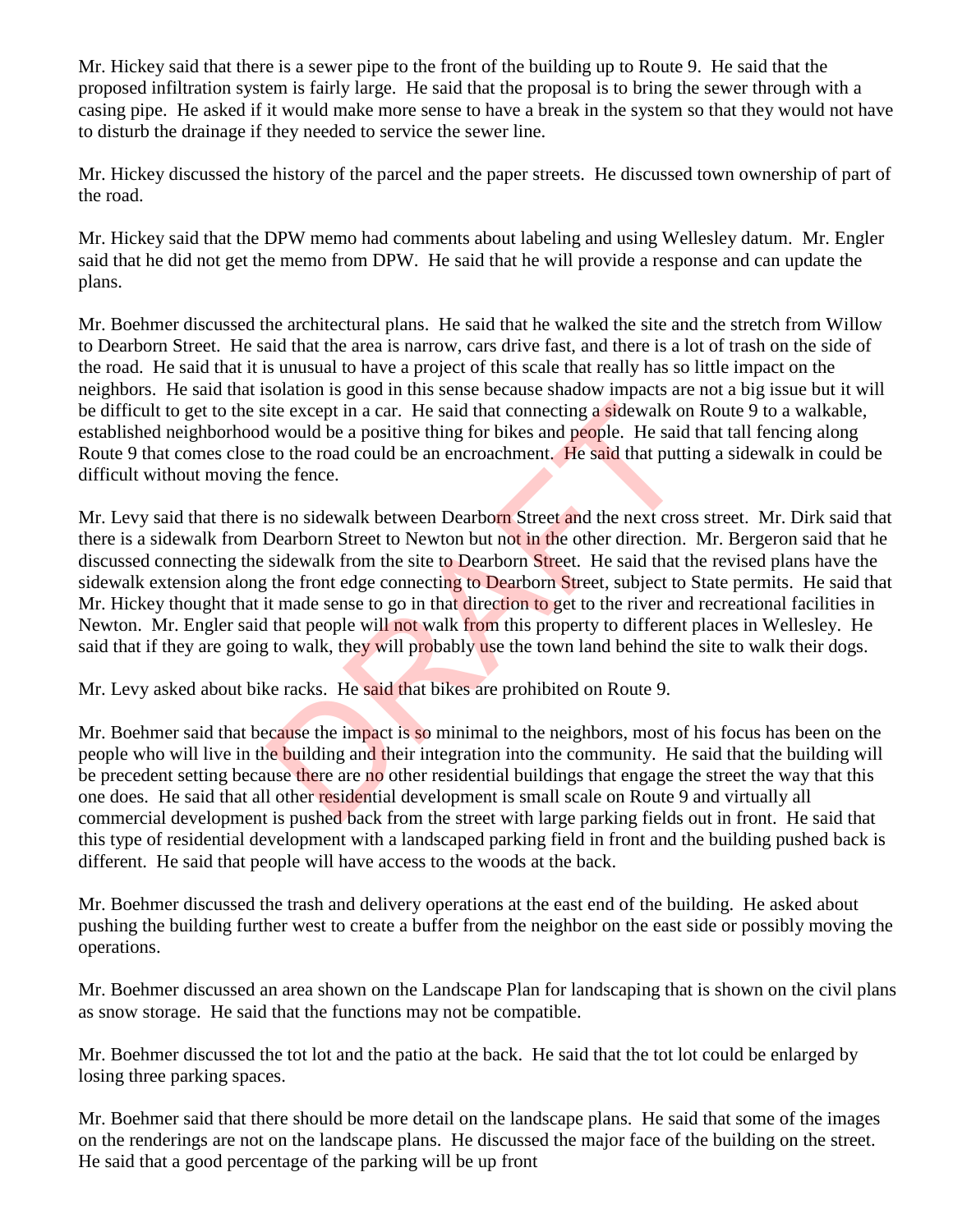Mr. Boehmer said that massing of the building is a little too boxy. He said that the design could go further to increase its reading as a residential building. He discussed strategies to break up the boxiness such as asymmetrical design, colors, textures, mansard at the top floor cutting the perceived height, more work on the base of the building where it is parking, naturally ventilated garage, screening materials, and increasing the size of the banding on the building to break up the height. He said that this will be the tallest building in the area. He said that as long as it is setback adequately, he has no issue with it.

Mr. Boehmer discussed thickening the base with pilasters to make the building more interesting. He said that a lot of traffic and dirt is generated on Route 9, so the choice of materials needs to stand up to that. He said that the materials should clean easily or not show dirt. He said that windows should be easy to clean and triple glazed on the Route 9 side. He said that adding a layer of gypsum board in the walls will help reduce noise transmission. Mr. Engler asked if the Board would be amenable to having Mr. Boehmer speak with his architect. He said that they just received Mr. Boehmer's memo and will need some time to review and respond to it.

Mr. Boehmer said that current plans show a community room on the west end of the second floor. He asked about relocating it to the top floor to utilize the roof deck. He said that the main bar of the building is five stories and there is a portion of the rear extension that is only four stories, is south facing and looks out over the woods. He said that it seems like a nice opportunity for public space. He said that the proposed patio at the back is small. Irrent plans show a community room on the west end of top floor to utilize the roof deck. He said that the main bion of the rear extension that is only four stories, is south it seems like a nice opportunity for public spa

Mr. Boehmer said that the building depends on vehicle access. He said that there is an opportunity to push a little harder to help residents to be responsible commuters. He suggested more electric vehicle stations and subsidized T passes.

Mr. Levy asked about the visual impact of mechanicals on the roof. Mr. Boehmer said that you need to know what will be visible. He said that a parapet could conceal it.

Mr. Boehmer said that there will be a change in the landscape but it will be an improvement. He said that currently there two homes and eight foot fences that are not in good shape. He said that most people driving by are probably strategizing about which lane they want to be in. He said that having a landscaped area at the front to screen the parked cars will clean up the stretch of roadway. Mr. Engler said that his landscape architect will provide a more detailed plan.

Mr. Sheffield discussed the height of the building and the angle of vision from the highway and adjacent properties. He said that mechanicals can be well screened. Mr. Engler said that they will show that.

Mr. Sheffield said that he previously discussed raised bed planting to mitigate the effect of screening the parking. Mr. Engler said that it creates issues with accessibility. Mr. Sheffield said that the dimension of the wall was not available. Mr. Engler said that Mr. Dirk said that it cannot put within the highway layout. Mr. Bergeron said that there is only five feet from the sidewalk and the face of the building. Mr. Sheffield said that he was looking for ways to mitigate the dimension of the screening at the first floor to hide the parking. Mr. Boehmer agreed that because the parking garage is the entire first floor except for entry on the east end, screening is an important design element. Mr. Sheffield said that exterior lighting can go a long way to mitigate the feeling of the building.

Mr. Redgate asked that an accurate rendering of the landscaping be submitted. Mr. Engler said that he will provide an updated landscape plan.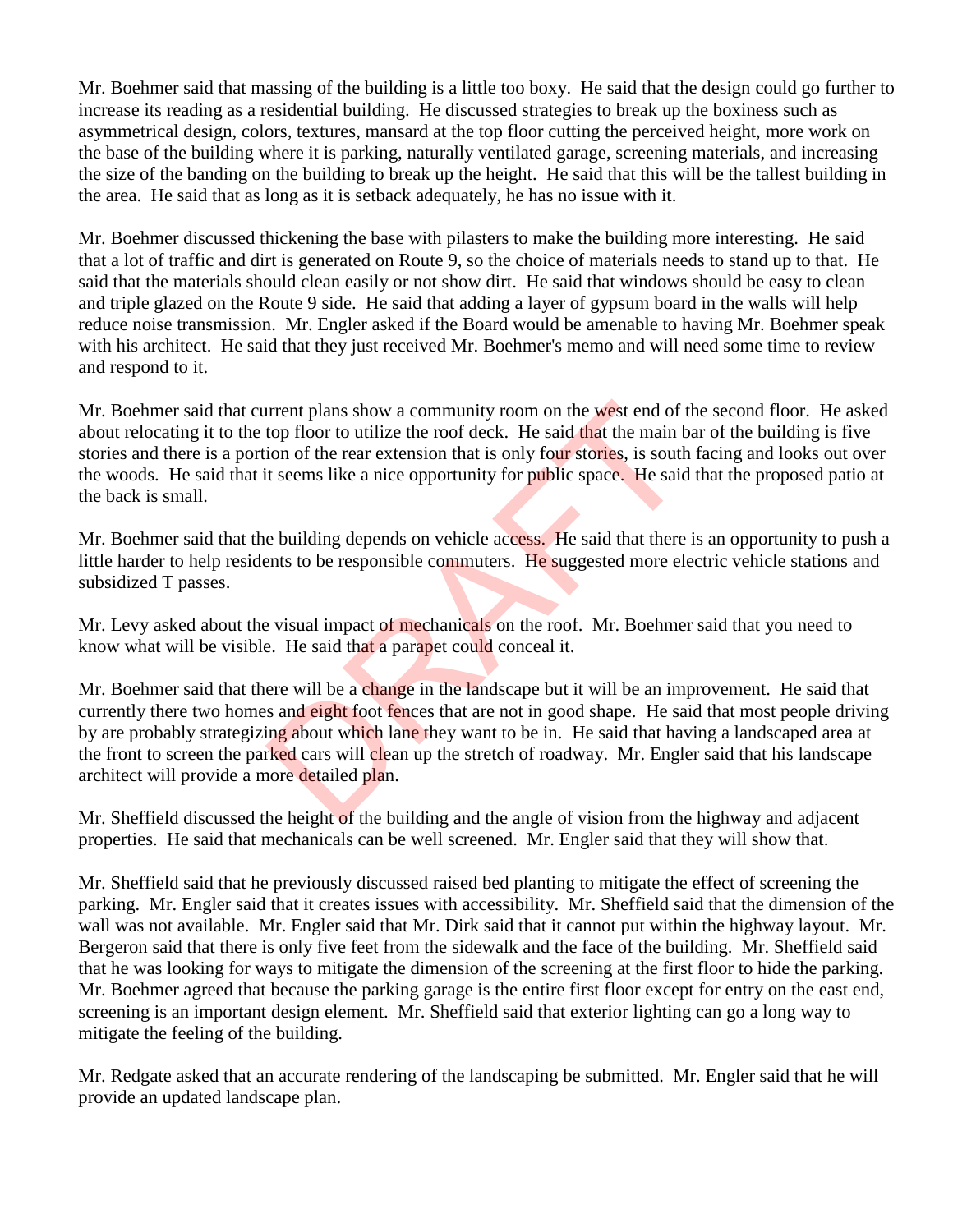Mr. Sheffield asked about a common room on the upper floor. Mr. Boehmer said that the site is isolated with no amenities nearby. He discussed the possibility of moving at least one unit down to the second floor to recapture space for the common area.

Mr. Sheffield said that circulation looks doable. Mr. Bergeron discussed right turn only at the exit driveway.

Mr. Sheffield asked about headlight glare coming the space for the three isolated cars. Mr. Boehmer said that there could be a low fence.

Mr. Sheffield asked about moving the building to the west. Mr. Boehmer said that would involve some redesign.

Mr. Sheffield asked if the service area will be fenced. Mr. Engler said that it will not be fenced. Mr. Bergeron said that there will be no exterior dumpsters. He said that trash will be wheeled out. He said that significant trees will remain to buffer the loading dock and the adjacent properties.

Mr. Levy discussed reorienting the orphan lot so that headlights do not go across Route 9 to the neighbors. Mr. Engler said that they will show that on the landscape plan. He said that MassDOT will require screening as part of the State Highway Access permit.

Mr. Levy discussed concerns about rights of access over Alpine Street and the proposal to make it an entrance way and whether that would violate an implied easement the town has in the street. He said that the lots were created in 1896 when they were subdivided as Forest Park. He said that Alpine Street was formerly known as Pine Street and benefited several lots. He discussed laws regulating private ways and recent case law. Mr. Heep discussed overburdening the private way by using parcels to access other land that does not connect. Mr. Engler said that he has retained counsel and will submit a formal response. Mr. Levy said that the Board's granting of a permit does not give the Applicant any additional land use rights. He discussed the town's rights to the property. enting the orphan lot so that headlights do not go across i<br>will show that on the landscape plan. He said that Mass<br>way Access permit.<br>erns about rights of access over Alpine Street and the pro-<br>r that would violate an imp

Mr. Dirk discussed the traffic study, Mr. Nagi's review and his comment letter. He discussed full transportation impact assessment, MassDOT jurisdiction for State highway permitting for the driveway and utilities, the Town's PSI standards, and the difference between town and State sidewalk standards.

Mr. Dirk said that 40 units will produce about 14 trips in the morning from 7 to 9 am and about 18 trips in the evening from 4 to 6 pm, which is less than one every three minutes. He said that they looked at Dearborn Street and Sun Life where you can reverse direction. He said that the project's impacts were determined or defined to be an increase in delay of less than one second and the increase in queuing of no more than one vehicle. He said that they measure the impact over the course of an hour, so the impact will be small. He said that traffic at Cedar Street will increase by 7 to 10 over an hour, which is not a pronounced impact.

Mr. Dirk said that they looked at line of sight at the access to the property. He discussed the posted and the prevailing speed of traffic as vehicles approach the intersection. He said that drivers will need 495 feet of sight line to safely exit the project site. He said that area is flat and overgrown vegetation is the only impediment to sight line. He said that they recommended that the vegetation be cleared.

Mr. Dirk discussed crash history at Dearborn Street and Sun Life. He said that the number of crashes that they measured there was below what they would consider to be significant in relation to the volume of traffic. He said that the latest publication of the State's high crash location database reflects improvements that have been done at the interchange area.

Mr. Dirk said that a sidewalk connection to get to Dearborn Street and Sun Life is important. He said that the Town and area developers will be looking at shuttle service for Sun Life, Harvard Pilgrim and Wellesley